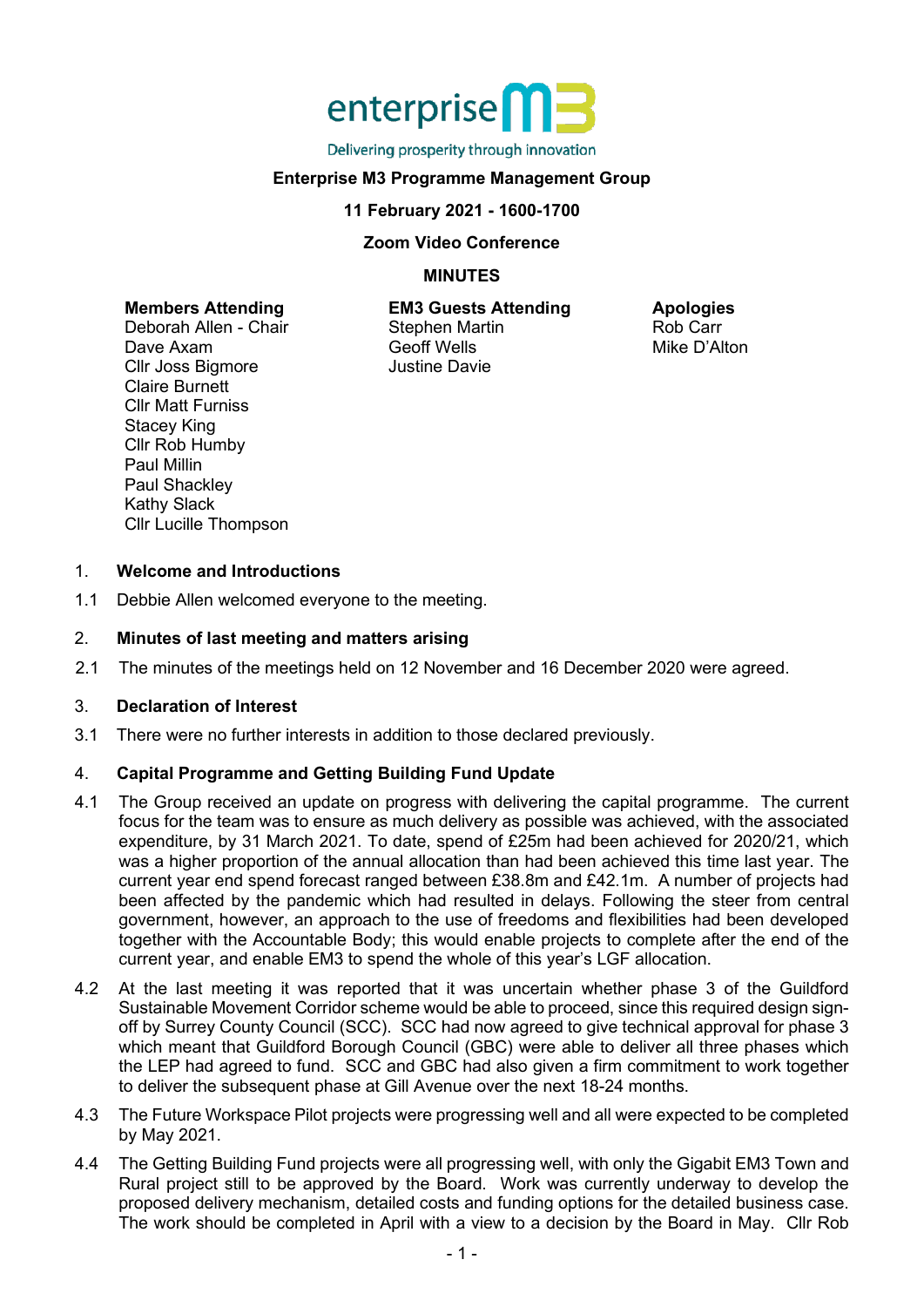Humby advised that a Steering Group meeting had been held with the districts and boroughs to ensure that everyone was fully engaged and aware of the timescale for decision-making.

- 4.5 The team was currently looking at a future pipeline of potential projects, in dialogue with partners. This would ensure that Enterprise M3 was ready to respond to any new funding opportunities, which could include the Levelling Up Fund and the UK Shared Prosperity Fund. In due course, the pipeline would also feed into decisions about how to use funding available to in future years as a result of loan repayments.
- 4.6 Stephen Martin presented the capital programme risk register which showed those projects where there were particular concerns. The Group were updated on the projects on the risk register and the mitigations put in place. For all the projects on the register, the risk had either reduced or not changed at the last update. As stated in 4.4, detailed business case work was underway for the Gigabit EM3 Town and Rural project; however, work on a contingency plan would also be carried out, in case the Board was unable to approve the project in May. The importance of the Gigabit EM3 project was acknowledged and it was suggested that Board members would need to be engaged in the work on the business case, in advance of the May Board meeting.
- 4.7 The Group discussed the risk register, and also asked for further detail on how the pipeline of projects would be developed. It was explained that the pipeline would include project proposals from previous calls that had not been funded, but would also include other ideas that had emerged from discussions with partner organisations. A report on the approach would be brought to the Group for consideration.

| By Whom   When |               |
|----------------|---------------|
| Stephen        | 11 March 2021 |
|                | Martin        |

# 5. **European Programme Update**

5.1 The Group received and noted the update on the EU programme.

# 6. **Forward Programme**

6.1 The Group noted the current forward programme.

# 7. **Any Other Business**

- 8. Kathy Slack reported that the Budget on 3 March was expected to be significant regarding potential future funding. It would be important for all partners to work together to maximise the funding coming into the Enterprise M3 area.
- 9. Enterprise M3's Annual Performance Review (APR) meeting with central government had taken place earlier in the week. BEIS representatives had provided very positive feedback about many aspects of Enterprise M3's work. This year, the APR process would provide ratings of either "met" or "action needed". EM3 had been given an indicative rating of "met" in all areas; the formal outcome of the APR was expected in April.
- 10. At the last Board meeting there had been an initial discussion about how the focus and shape of Enterprise M3 might change, without such a large capital funding pot in future, and with the Growth Hub service being brought in house in April. Board members were really engaged and there would be a strategic workshop held in March to take forward the discussion, with a view to develop a vision for the future by May.
- 10.1 The future Programme Management Group meetings would be held as follows:
	- Thursday 11 March 2021 10am-1pm
	- Thursday 13 May 2021 10am-1pm
	- Thursday 15 July 2021 10am-1pm
	- Thursday 16 September 2021 10am-1pm
	- Thursday 11 November 2021 10am-1pm
	- Thursday 13 January 2022 10am-1pm
	- Thursday 17 March 2022 10am-1pm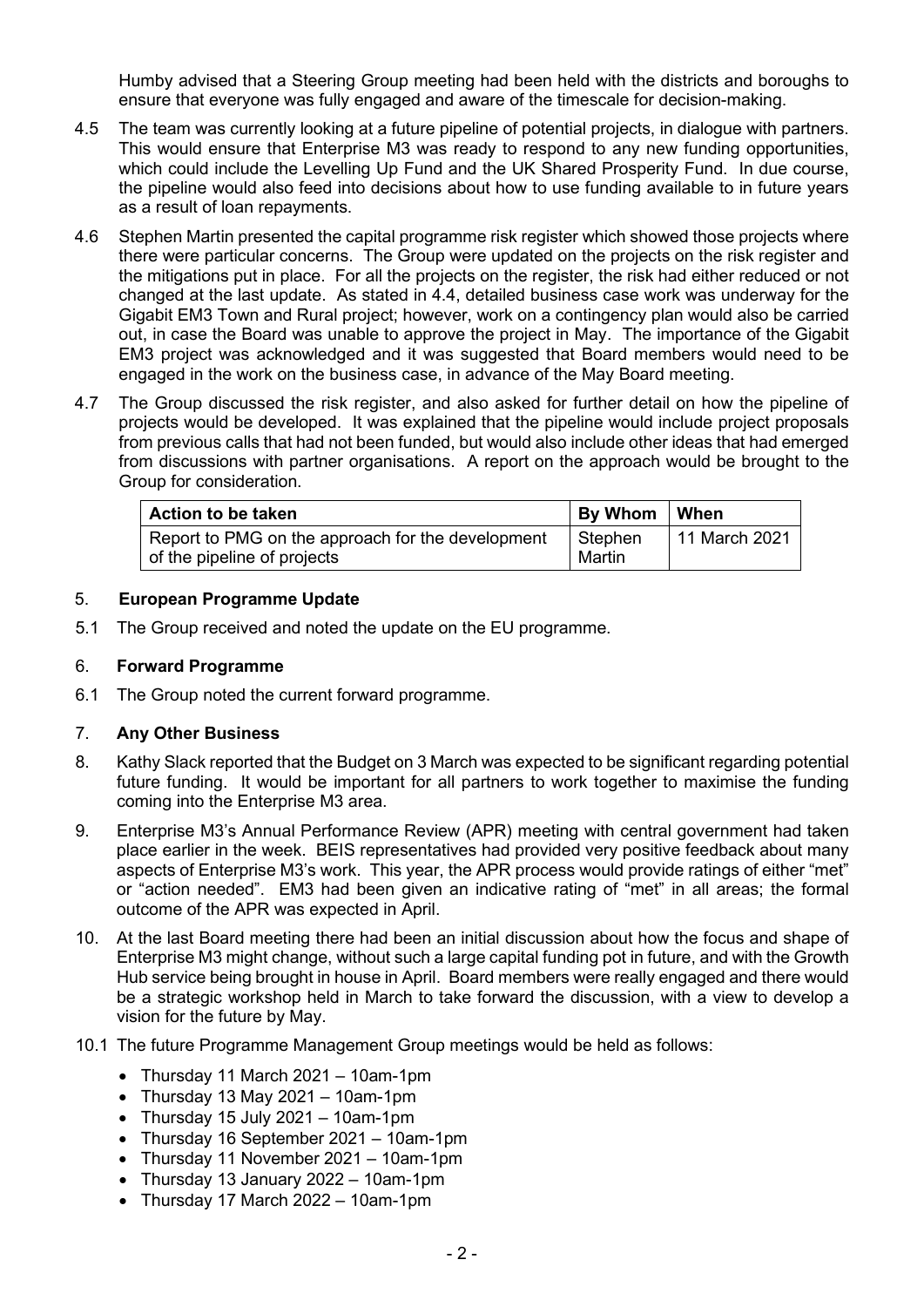# enterprise<sup>n</sup>

#### Delivering prosperity through innovation

# **Enterprise M3 Programme Management Group**

#### **11 March 2021 - 1115-1300**

#### **Zoom Video Conference**

# **DRAFT MINUTES**

#### **Members Attending**

Deborah Allen - Chair Dave Axam Rob Carr Cllr Joss Bigmore Claire Burnett Cllr Matt Furniss Stacey King Cllr Rob Humby Paul Millin Kathy Slack Cllr Lucille Thompson

### **EM3 Team Attending**

Rob Dunford Stephen Martin Geoff Wells Justine Davie

**Guests Attending** Karen Hillen - CLGU **Apologies** Mike D'Alton Paul Shackley

# 1. **Welcome and Introductions**

1.1 Debbie Allen welcomed everyone to the meeting, in particular Karen Hillen from the Cities and Local Growth Unit, who would be invited to attend all future PMG meetings as a guest.

# 2. **Minutes of last meeting and matters arising**

2.1 The minutes of the meetings held on 11 February 2021 were agreed.

# 3. **Declaration of Interest**

3.1 There were no further interests in addition to those declared previously.

# 4. **Annual Performance Review**

- 4.1 A short update had been provided at the last meeting on the Annual Performance Review which had been held on 9 February. The written notes from the APR had now been received from Government and there were no specific actions to be taken forward. The notification of the formal outcome was expected in early April; it was expected that this would confirm that Enterprise M3 had met expectations on governance, delivery and strategic impact.
- 4.2 Kathy Slack updated the Group on the Government Budget announcements on supporting businesses and grant funding. There was £4.8bn available from the Levelling Up Fund which would be held centrally and the deadline for bids was 18 June. Local authorities would be able to bid for funding for one project and MP support was required. Areas had been categorised into 3 priority areas with 1 being areas most in need of levelling up. Enterprise M3 only had one local authority (East Hants) in category 2 and the rest of the area was category 3. Detailed guidance was still to be published. The LEP would work with the county and district local authorities in the Enterprise M3 area to try to help bring as much funding to the South as possible.
- 4.3 Government had announced a review of LEPs, the details of the review were not yet clear as the final terms of reference were still to be issued. Once the terms of reference were available there would be some consultation with local authorities and other business support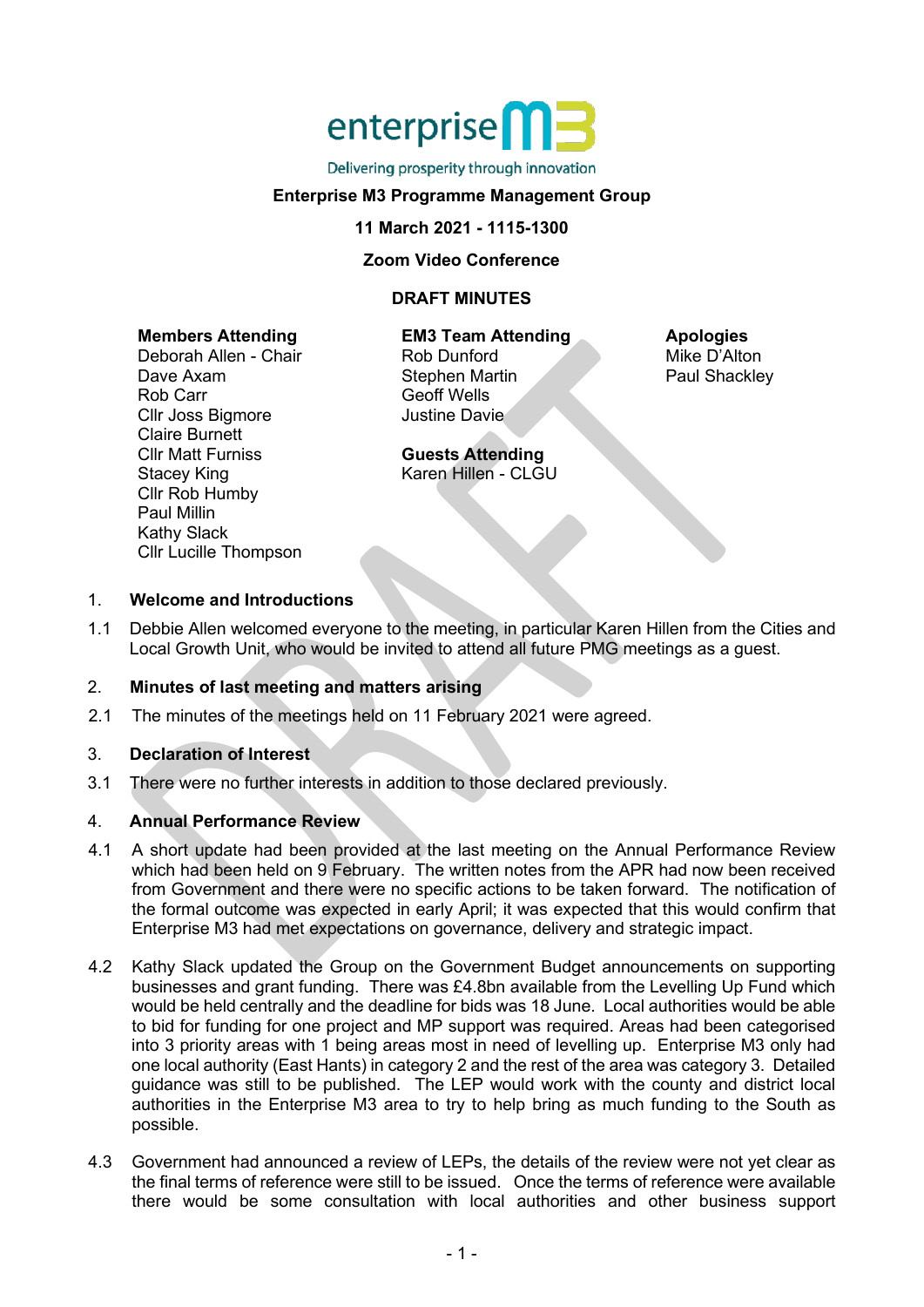organisations to help plan for the future. A Board workshop had been held on 11 March to discuss the future role of the LEP and it was clear the Board Directors were ready for change. It was expected that the review would be complete before the Summer recess.

4.4 The Group discussed the Levelling Up Fund and the LEP Review and recognised the need to work collaboratively with local authorities and business support organisations and other key stakeholders. The importance of all 'speaking with one voice' was highlighted.

# 5. **Capital Programme Update**

- 5.1 The Group received an update on progress with delivering the capital programme. Five contracts were still awaiting completion; two should be completed by end March, with a further two relating to the 2021/22 financial year likely to be concluded in April. The Basingstoke 5G Living Lab project was still subject to a procurement exercise so was not yet in a position to contract.
- 5.2 The latest forecast for 2020/21 expenditure was £45m which included bringing forward payment for a small number of local authority projects on a milestone by 31 March, which totalled £6.1m. The remaining funding of £3.7m was expected to be used through the advanced funding mechanism agreed with Hampshire County Council. The figures could be subject to slight change and the amount to be used through freedoms and flexibilities would be confirmed once the final figures were received.
- 5.3 The forecast for output targets as set out in delivery plan showed that the learning floor space output had exceeded the target and the commercial floorspace target should be met or close to met. It was expected that the reported outputs for new homes and jobs would fall below the target level. Covid had impacted on site visits used to monitor progress against housing targets. There had also been delays to a number of projects due to Covid which was why the use of freedoms and flexibilities and loan repayments had been implemented to ensure delivery. It was expected that all of the outputs would be achieved but would be recorded or delivered later than planned.
- 5.4 All of the Getting Building Fund projects had been contracted apart from the Gigabit EM3 Town and Rural project. A report would be provided at the May meeting on the progress of the implementation of the contracted projects.
- 5.5 The future funding profile showed nearly £30m income being received over 10 years from loan and Enterprise Zone repayments which would be available to use on projects. Of the £30m there was £7m already allocated to projects in the portfolio. From 2023/24 there would be funding available to allocate to new projects and decisions would need to be made on how to use the funding. LGF and GBF projects still needed to be completed next year and would require monitoring and evaluation.
- 5.6 The Group discussed the update on the capital programme and thanked the team and delivery partners for all their hard work in reaching the forecast spend and delivery.
- 5.7 Over recent months the team had pulled together an initial pipeline of ideas/proposals which they were currently reviewing and refreshing. The approach to the pipeline was to look at both short term shovel ready projects which could proceed should any funding be made available from projects that reduced in scope or were unable to contract, and also the development of longer-term projects utilising future loan repayments or other future funding. Work would be carried out with partners to look at securing potential new funding sources. An update on the status of the short-term pipeline would be provided at the next meeting.
- 5.8 The Group discussed the current capital programme risk register. The biggest risk remained around the approval of the Gigabit EM3 Town and Rural project which was due to be considered by the Board in May. There were three new risks relating to issues around delays and concerns on achieving expenditure required for 2020/21. Mitigation actions were in place to understand the delay and determine what could be brought forward into 2020/21, there were also discussions taking place with CLGU which had resulted in a reduction in the level of risk.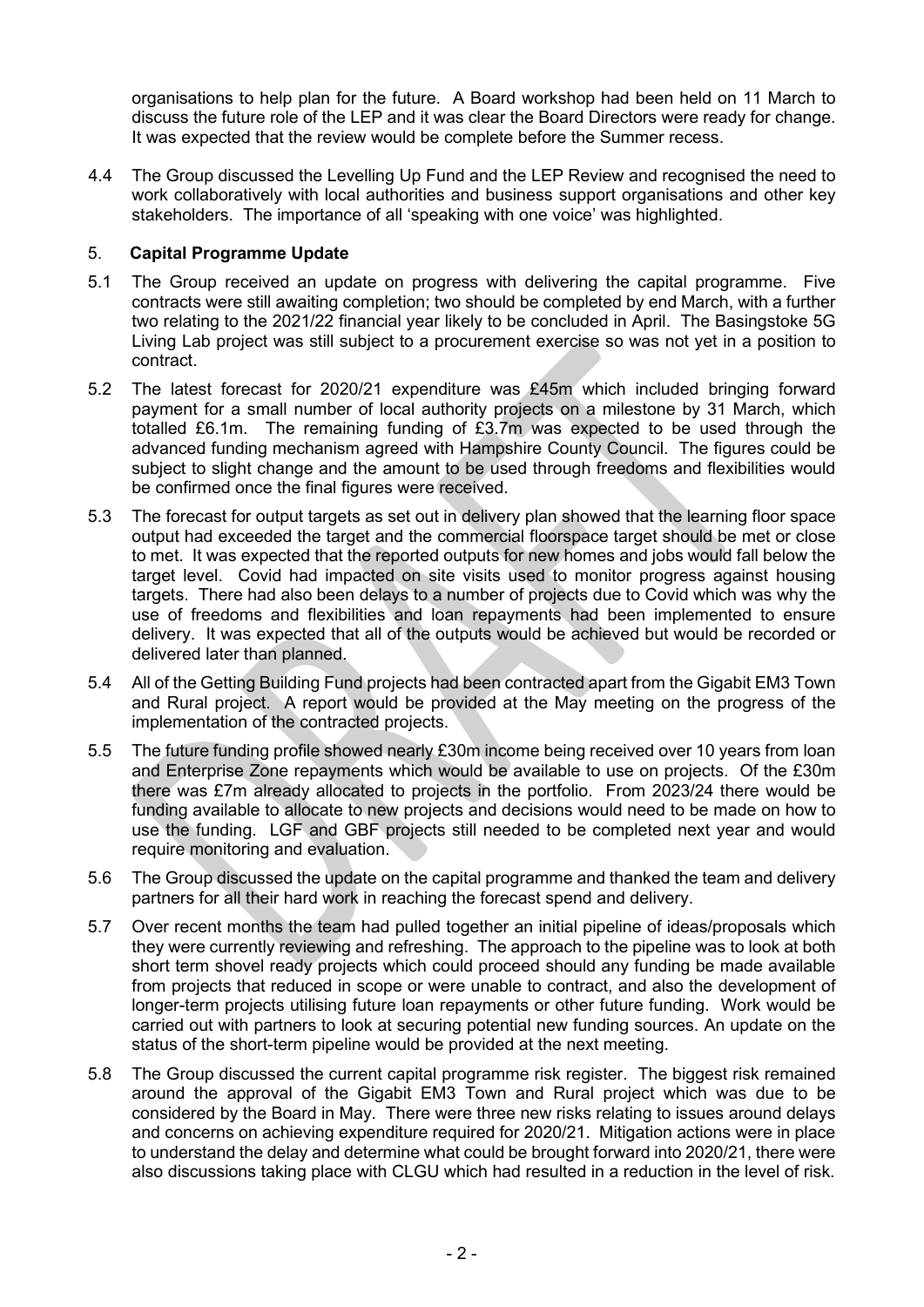| <b>Action to be taken</b>                           | By Whom | When            |
|-----------------------------------------------------|---------|-----------------|
| Report on the progress of the implementation of the | 13 May  | Stephen Martin/ |
| Getting Building Fund contracted projects           | 2021    | Lee Danson      |
| Report on the status of the short-term pipeline of  | 13 May  | Stephan Martin/ |
| projects                                            | 2021    | Lee Danson      |

# 6. **Gigabit EM3 Town and Rural Project**

- 6.1 The Group received a presentation from Rob Dunford on the progress with the Gigabit EM3 Town and Rural project. The Group was reminded that the purpose of the fibre spine was to enable access to fibre and gigabit capable services for many more business and domestic customers and connecting public services. The key driver was to provide wholesale open access services. The project was moving quickly and work was being carried out concurrently. The financial and detailed design and survey work was well advanced and due to complete in April 2021. This would include a simplified LEP funded option and management case, with expert legal advice being provided from Hill Dickinson on the delivery option. The full business case would be brought to the Programme Management Group and Board in May.
- 6.2 Regular updates on the project were being brought to the Programme Management Group and the Board, and the Steering Group of local authority members were fully sighted on the progress of the project. It was suggested that a sounding board be set up to: oversee the next steps; provide advice to the project team and Programme Management Group; understand the process of establishing a new company; engage the Programme Management Group and Board in practical aspects; and, finalise the full business case.
- 6.3 The Group discussed the establishment of a sub group and questioned the intent and purpose. It was confirmed that the sub group would not detract from the governance and decision making that was already in place but would look at the detail of the project as it was a complicated project which needed to proceed at pace. The sub group would act as a critical friend and ask difficult questions, it would not be a decision making group. The Group agreed to the proposal to set up a sub group and for the Chief Executive to approach individuals to join the sub group.

| <b>Action to be taken</b>                              | <b>By Whom</b>         | l When |
|--------------------------------------------------------|------------------------|--------|
| Form a sub group for the Gigabit EM3 Town and Rural    | Kathy Slack   26 March |        |
| project to act as a sounding board and critical friend |                        | 2021   |

# 7. **European Programme Update**

7.1 The Group received and noted the update on the EU programme.

# 8. **Forward Programme**

8.1 The Group noted the current forward programme.

# 9. **Any Other Business**

- 9.1 Kathy Slack advised the Group that part of the Enterprise Zone at Tech Forest in Whitehill and Bordon was owned by Homes England, who had confirmed they planned to take the site to market in early April. Homes England had asked the LEP to help input into the marketing prospectus. The site is important for the EZ partnership as additional employment space is required and once developed the site would start to generate Business Rates Income Growth which would come back to the LEP and EZ partners.
- 9.2 Lucille Thompson asked whether the Solent LEP Freeport status would have any impact on the Enterprise M3 area. It had been acknowledged that there would be areas that would benefit from the supply chain but it was recognised that there would also be displacement from other areas.